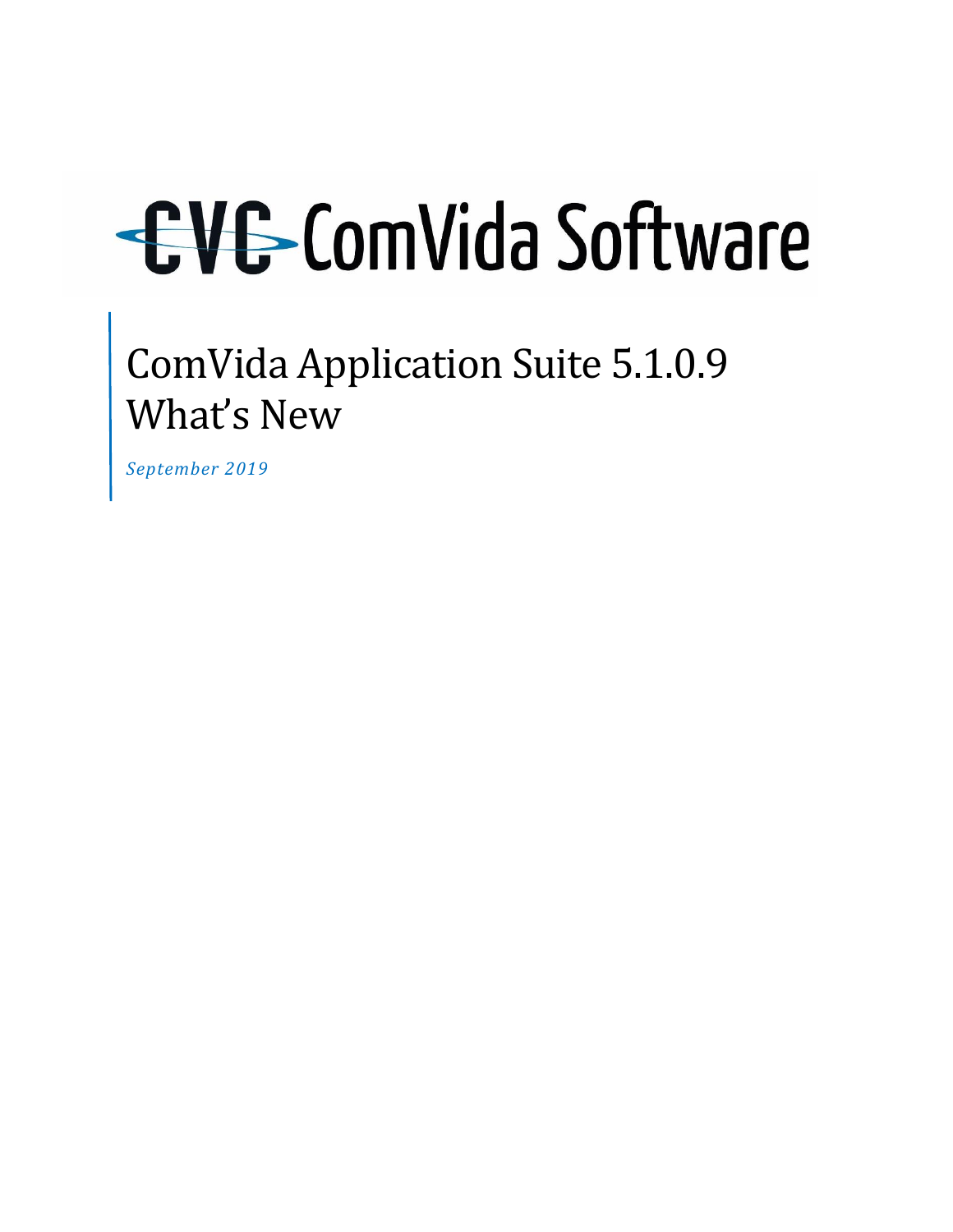# Contents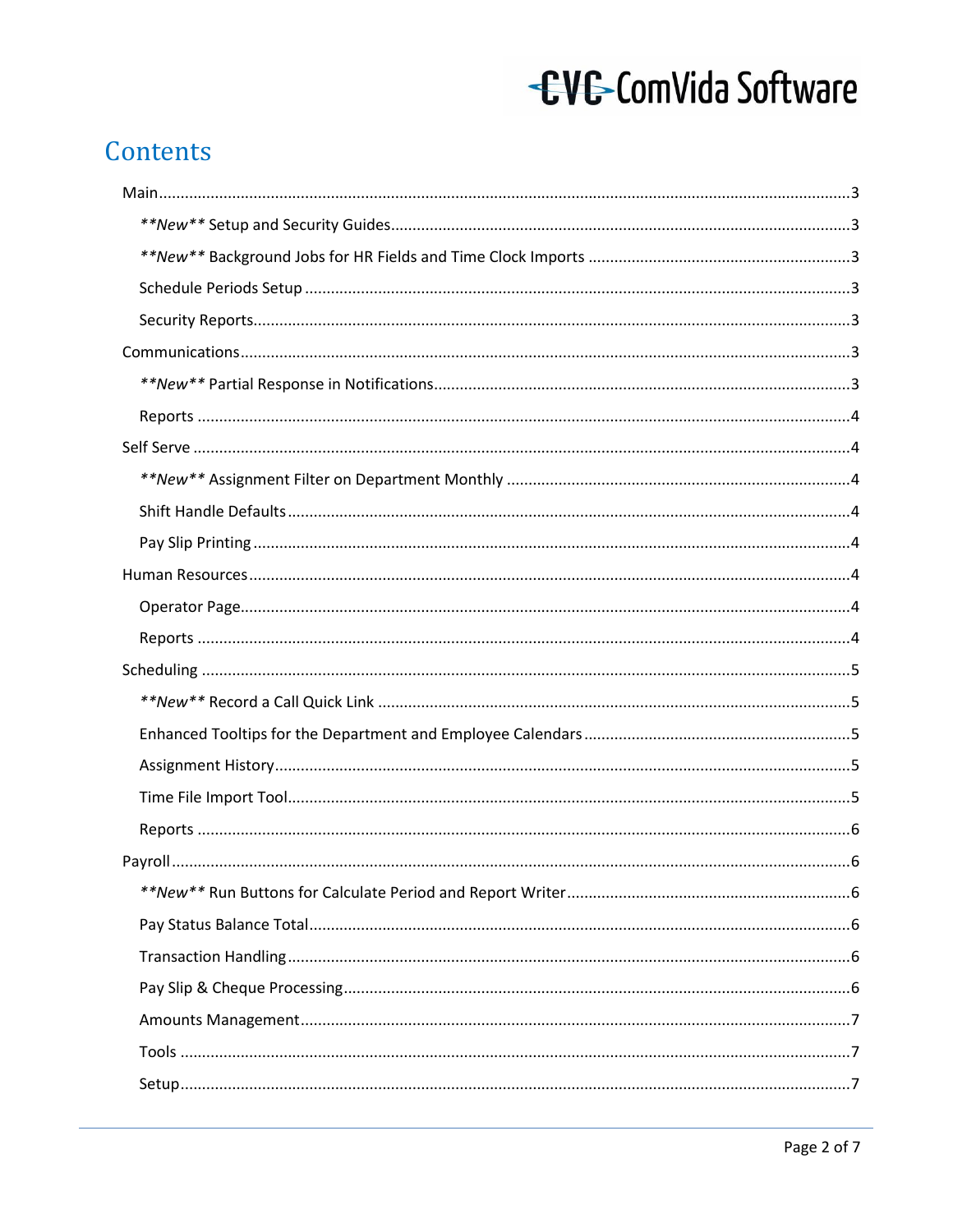### <span id="page-2-0"></span>Main

### <span id="page-2-1"></span>*\*\*New\*\** Setup and Security Guides

The **User Guides** for both *Setup* and *Security* have been added to the Support Menu(s). To access either Guide, open a respective page in Setup or Security. From there, click on the new Support menu to the right of Reports and then click on the User Guide. Please note that the usability described in the opening chapters is fully transferable to all other CVC51 modules. (#3055)



### <span id="page-2-2"></span>*\*\*New\*\** Background Jobs for HR Fields and Time Clock Imports

New Background jobs can be set up to automatically alert a group of users when an **employee date reaches a specific milestone**, either as anniversary check or when it falls within a range of days, months or years of the current date. Number fields can also be configured to **raise an alert when specified values are reached**.

Self-hosted sites that regularly poll Time Clocks can configure a background job to **automatically import and process swipes** at regular intervals.

Please contact Helpdesk for more details on using these handy new features. (#3015)

### <span id="page-2-3"></span>Schedule Periods Setup

Sites with Monthly or Semi-monthly pay cycles will now be able to match their scheduling periods to their pay periods with the new option to **use a Start Date other than the 1st of the month** for Monthly and Semi-Monthly Schedule periods. (#2925)

### <span id="page-2-4"></span>Security Reports

The **Operator Security Groups** report will now include the Main Security groups (#3003) and the **Operators** report will no longer intermittently print the operator code in each column (#2997).

### <span id="page-2-5"></span>Communications

### <span id="page-2-6"></span>*\*\*New\*\** Partial Response in Notifications

Notifications that allow recipients to accept or decline a shift (or other request) have a **new option to accept partial as well**. The Notification will look for "@Accept/Decline/Partial@" and when a recipient responds with "Partial" and the Notification ID, the Notification Status will show "Info Supplied" and a note that a response of Partial was received (#3074).

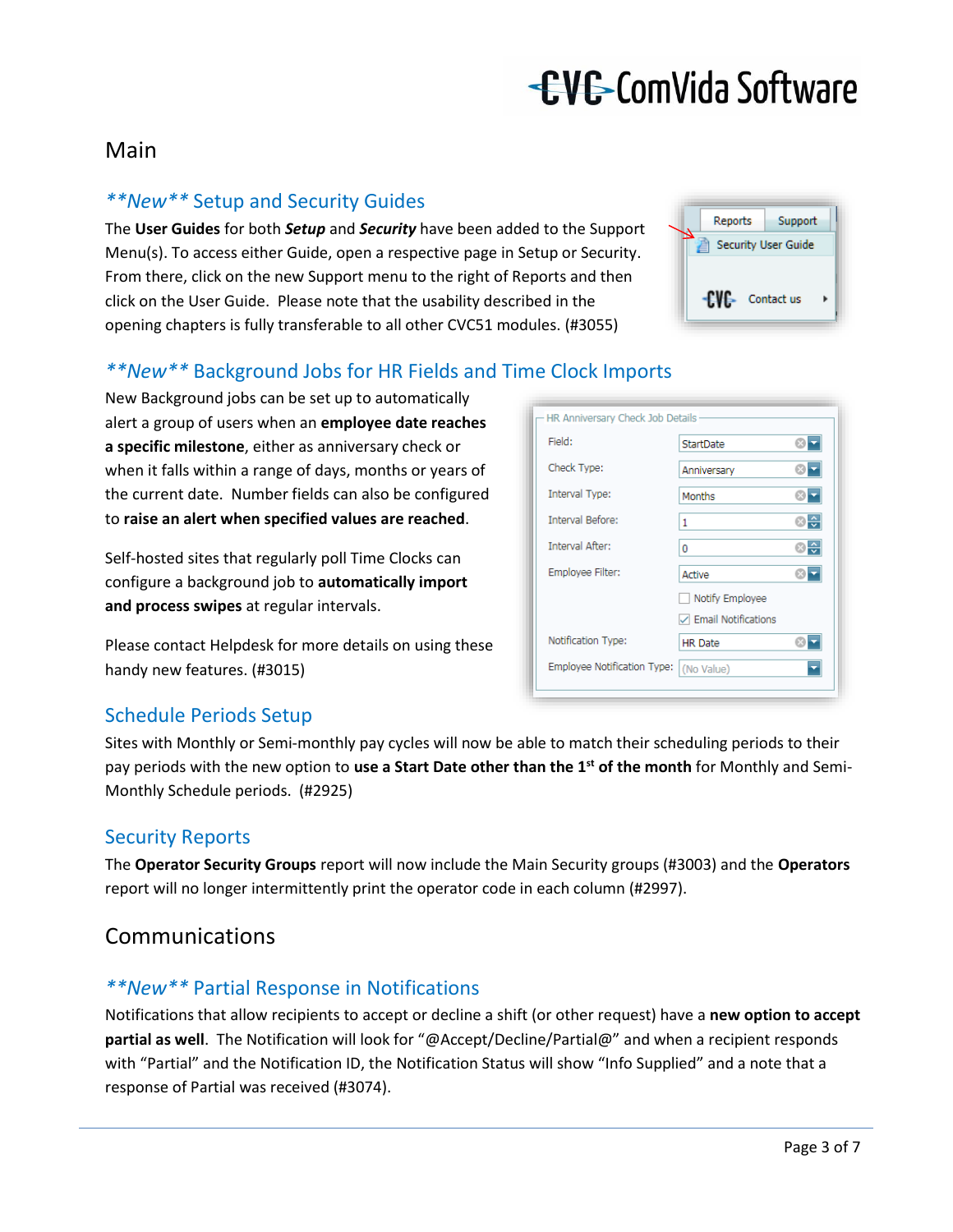Managing Notifications will also be easier with the **new delete button** on the grid that allows the user to delete multiple rows and review those rows before saving changes (#2332).

#### <span id="page-3-0"></span>Reports

The **Call Records Report** criteria options have been enhanced to allow for multiple Call Types and Responses, the Shift selector is a drop-down list, and the sort options will be applied more consistently (#2970, #2981 & #2971).

The **Call Records Report by Shift** will print the correct Call Time as well (#2998).

The **Notifications Reports** provide an accurate count of the notifications and the summary version includes shading to make the report easier to read (#2413 & #2986).

### <span id="page-3-1"></span>Self Serve

### <span id="page-3-2"></span>*\*\*New\*\** Assignment Filter on Department Monthly

A new Company Setting, "PersDeptMonthlyCountedOnly", will filter the assignments displayed in the Department Calendar so that employees **only see Counted (Worked) assignments** for the other employees in their department (#2980).

### <span id="page-3-3"></span>Shift Handle Defaults

The Shift Handle tool will now automatically default the **new shift's Start, Stop and Hours** when changing shifts (#3029).

### <span id="page-3-4"></span>Pay Slip Printing

Copies of Pay Slips printed in the Self Serve area will now include the **Company Logo** when that option is set in the Payment Register (#3079).

### <span id="page-3-5"></span>Human Resources

### <span id="page-3-6"></span>Operator Page

Copying Security in the Operator page will **display a confirmation** after successfully updating the current operator's security profile (#2470 & #2678).

#### <span id="page-3-7"></span>Reports

The **Employee Count** report has been added to the HR Reports list. Note that the HR Security Groups will need to be updated to include access to this report for the appropriate operators (#2631).

The **Birthday Report** will now calculate the employee's age based on the date for which the report is run (#2511).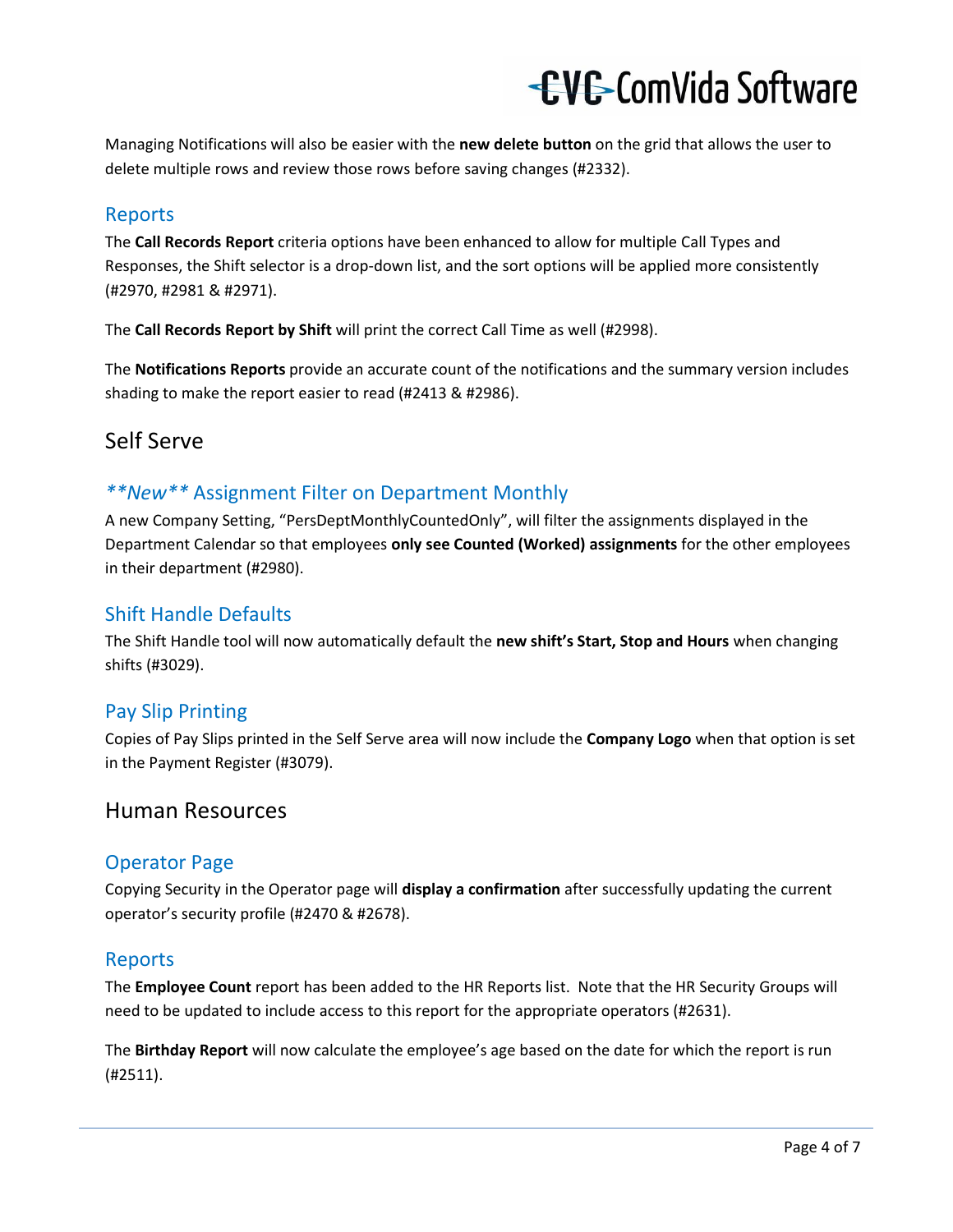## <span id="page-4-0"></span>Scheduling

### <span id="page-4-1"></span>*\*\*New\*\** Record a Call Quick Link

The Scheduling pages have a new **quick link to Call Records** by opening Scheduling | Tools | Record a Call (at the bottom of the menu list). (#3046)

Clicking on the new link will **automatically open the Call Records** page with a new record defaulted to the current date and time.

Note that only operators with access to Call Records in the Communications hub will see the new menu option.



### <span id="page-4-2"></span>Enhanced Tooltips for the Department and Employee Calendars

Reviewing a Department's Monthly schedule will be even easier with expanded tooltips that show **all of the pertinent details** for each employee, including position, pay code and total hours. To simplify the page, a row will be shown for each unique Shift, Employee, Start Time and Stop Time using the first pay code alphabetically.

The Employee Monthly calendar will show the same detailed information. The calendar will **display a row for each assignment detail** for at-a-glance confirmation. (#3064)

### September 16 8:00 AM - 4:00 PM Brandon, Ronald (BRAN,R) ADMIN - Administration Department: ADMIN Unit: Office Position: Coor-B Cost Centre: CENADM REGSAL: 8 hours Schedule Period: 40hrs/wk Preference:

### <span id="page-4-3"></span>Assignment History

Modifying an assignment on any Scheduling page or tool will record a history record with the operator and a timestamp to record the **exact modified date and time** (#3050).

With the appropriate permissions, an operator can now **modify transferred assignments** in the Assignment Editor pop-up (#3071).

### <span id="page-4-4"></span>Time File Import Tool

Swipes within the **Overwrite** window will be treated as duplicates and will no longer be recorded during the import (#2994).

Edit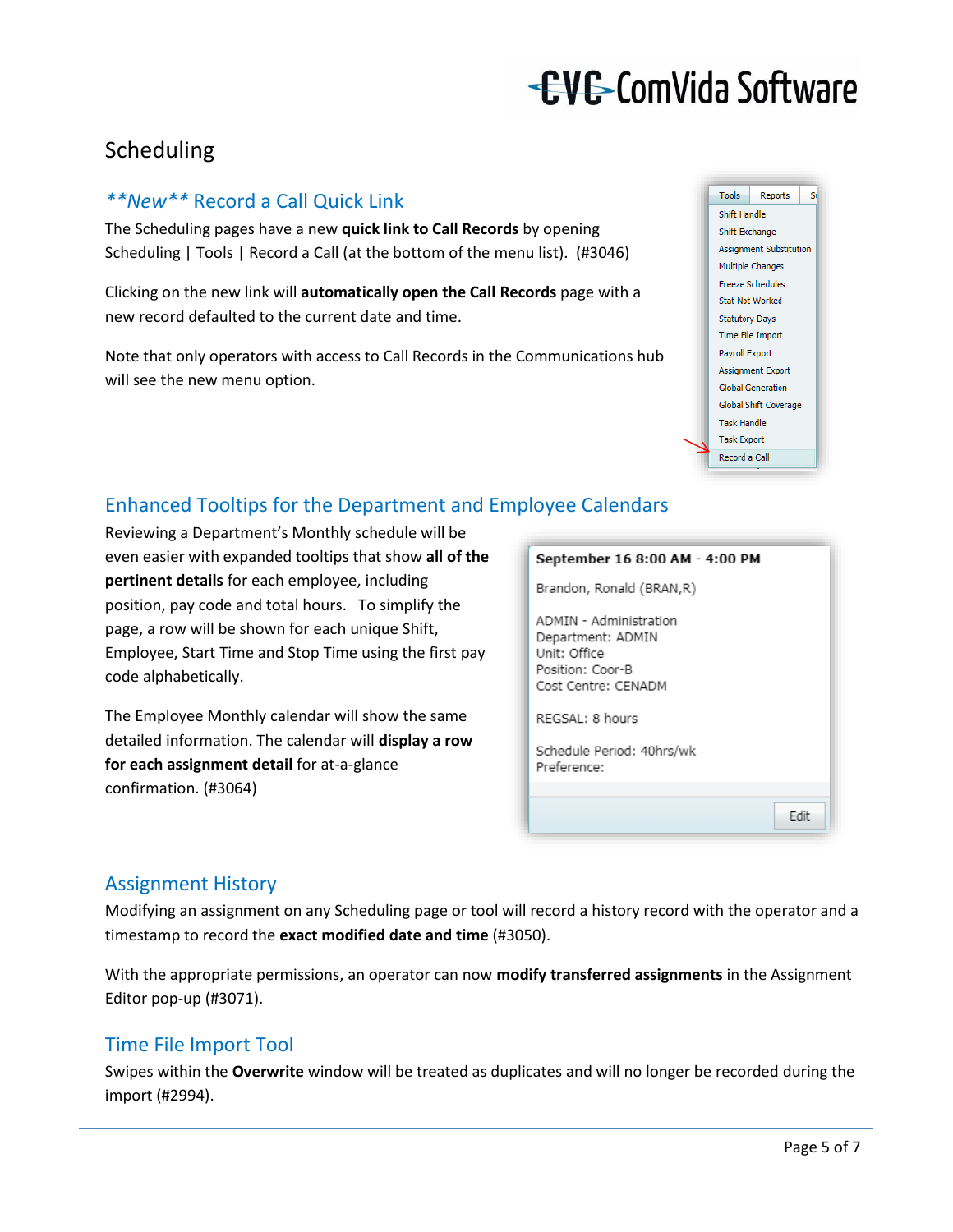The Time File Import now includes a link to the **Time Management Report** making it easier to review swipes and identify exceptions before performing the import (#2697).

### <span id="page-5-0"></span>Reports

The **Rotations Report** will no longer include a page break between Rotations, and the **Sign-In Sheet** now has a page break after each Department (#2721 & #2449).

The **Payroll Data Report** will no longer display an error message when reporting on historical assignments with Shifts that no longer exist (#2721).

### <span id="page-5-1"></span>Payroll

### <span id="page-5-2"></span>*\*\*New\*\** Run Buttons for Calculate Period and Report Writer

Users with access to the PR | Employee | Employee Calculate Period page and the Calculate period tool now have a short cut on the Command bar of the Calculate Period page.

We added the same great feature to the Setup | Reports page so when finished writing the report, the Generate button will take you directly to the Report Writer tool. (#3048)



### <span id="page-5-3"></span>Pay Status Balance Total

Reviewing the pay period's payment status is even easier with the new Balance column total on the Pay Status grid (#2267).

### <span id="page-5-4"></span>Transaction Handling

Transaction pages will now default the pay rate on new rows using the date of the transaction and zero rate transactions will prompt for confirmation before saving (#2475 & #2960).

### <span id="page-5-5"></span>Pay Slip & Cheque Processing

Pay Slips now print the (optional) Payment **message at the bottom** of the slip and they no longer include extra 0.00 rows or empty header field rows in **the information box** (#2979, 2965 & #3035).

The **Creation Number** will no longer be incremented when exporting payments until the bank file is actually created (#3058).

Payment Print and Email counts will correctly record the number of times a payment is printed or exported (#2594).